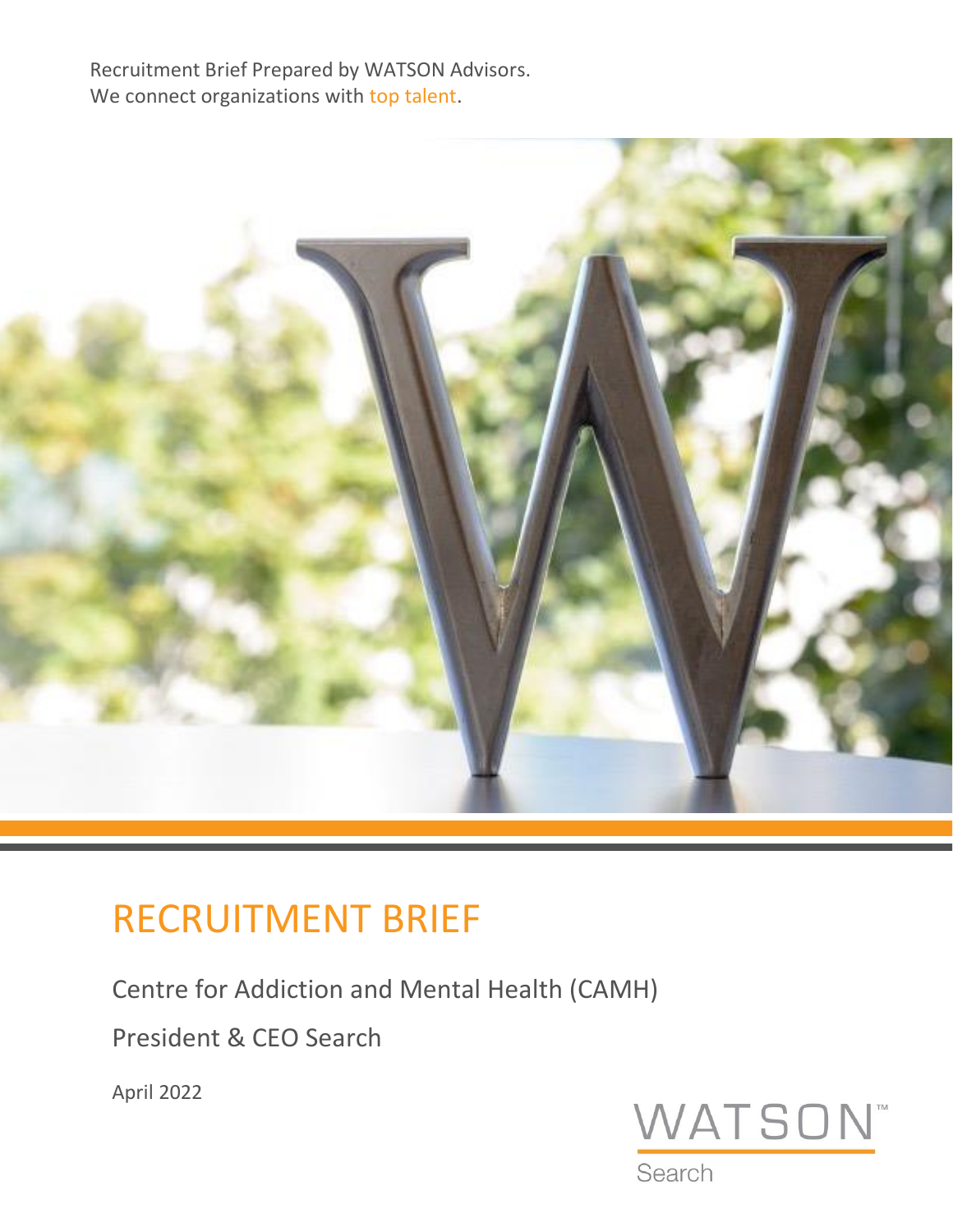

## **TABLE OF CONTENTS**

| <b>The Opportunity</b>               | 3 |
|--------------------------------------|---|
| <b>Overview of CAMH</b>              | 3 |
| <b>The Role: President &amp; CEO</b> | 6 |
| <b>Key Responsibilities</b>          | 6 |
| <b>Experience and Qualifications</b> | 8 |
| <b>Leadership Competencies</b>       | 8 |
| <b>Personal Attributes</b>           | 9 |
| <b>Contact Information</b>           | 9 |
| <b>Disclaimer</b>                    | 9 |

*CAMH is a Tobacco-Free Organization.*

*CAMH is fully affiliated with the University of Toronto and is a teaching hospital and research institute. As a CAMH employee, you will be expected to actively support CAMH's teaching and research activities, in addition to supporting the clinical work of the hospital.*

*At CAMH, we strive to be an equitable and inclusive employer. Our commitment to equity is grounded in an institution-wide commitment to achieving a working, teaching, and learning environment that is free of discrimination and harassment.*

*CAMH actively seeks candidates from First Nations, Métis and Inuit, racialized and LGBTQ2S+ communities, women, and people with disabilities (including people who have experienced mental health and substance use challenges).*

*We encourage people from all backgrounds to apply to our positions.*

*We thank all applicants for their interest, however, only those selected for an interview will be contacted. Please inform us if you require accommodations during the interview process.*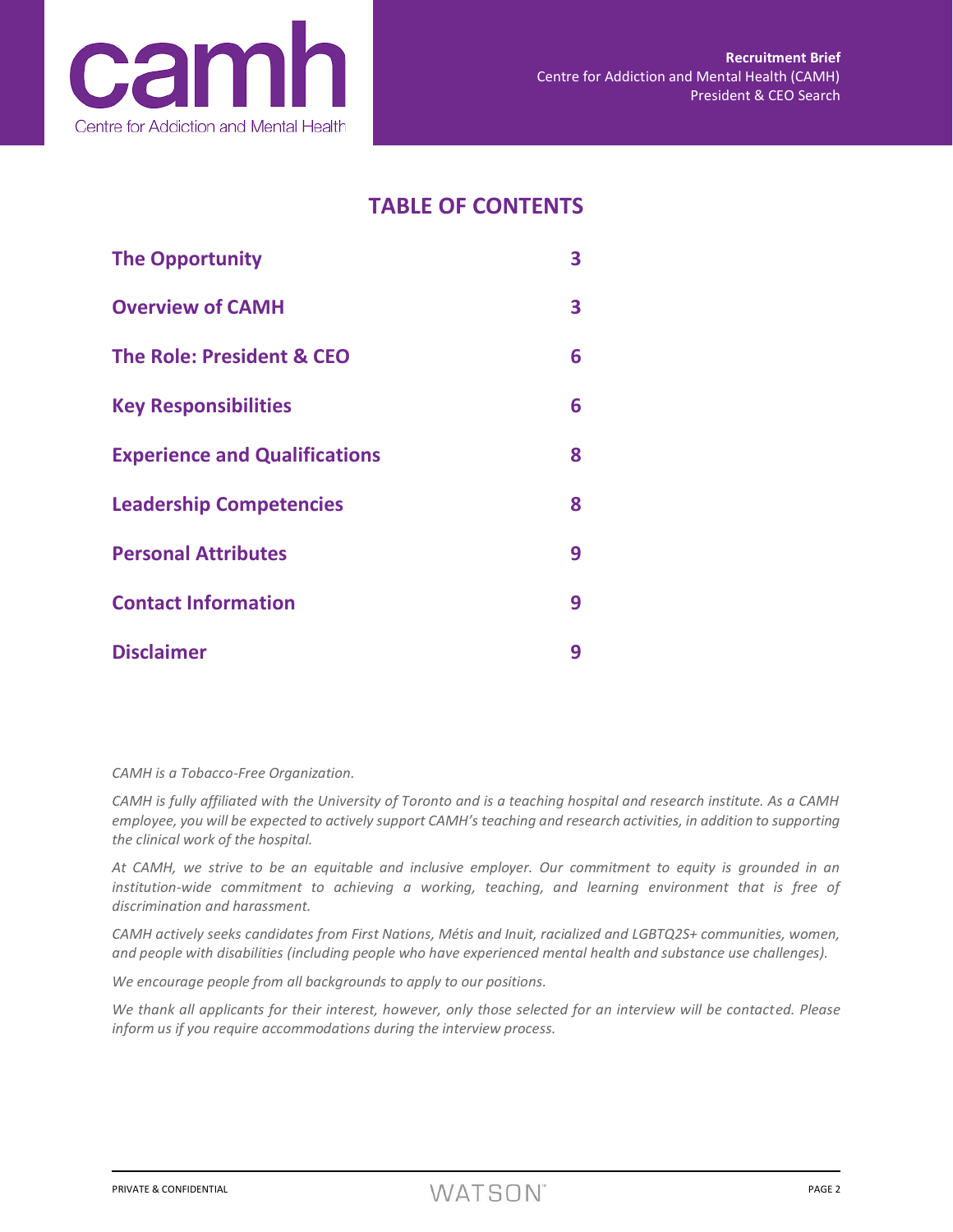

## **THE OPPORTUNITY**

More than 6.7 million Canadians experience mental illness annually. It is the world's leading cause of disability, and suicide accounts for nearly 800,000 deaths each year. People with mental illness face barriers to timely and effective mental health care and many receive no care until critically ill. As the world faces the prolonged and devastating social and economic effects triggered by the global pandemic, awareness of the importance of mental health is at an all-time high but systems and services to support communities and individuals remain strained and fragmented.

One of the top specialty hospitals in the world, CAMH is revolutionizing mental health care. Nowhere else has clinical care, research, education, policy, and advocacy come together; and they come together in one of the most diverse cities in the world. Supporting its experts to advance the prevention and innovative treatments for mental illness, CAMH brings together multidisciplinary expertise and the latest in research and practice to revolutionize the understanding of the brain, to close the gap in mental health care and research, to drive systemic and social change, and to optimize care for patients and their families.

CAMH is in the midst of its largest campaign to build the mental health facility of the future. The 'urban village', a beacon of hope, and demonstration of CAMH's move away from institutionalization and towards integration within its community, includes co-location of research and education spaces adjacent to clinical care that will enhance knowledge mobilization, discovery, and learning. CAMH is a place where top talent wants to come to work, discover, and learn, and in a city with the size and diversity of the patient population to allow them to do the work they cannot do anywhere else.

The role of President and Chief Executive Officer (CEO) will appeal to an accomplished leader in health care, ideally one who demonstrates transformative organizational leadership experience and oversight of the intersection of clinical care, research, education, and system change. They will be attracted to join a strong team of professionals committed to realizing bold and positive change where mental health is at the centre of the health care system, and where together with its partners, and supported by an engaged Board of Trustees, CAMH redefines health for the world.

## **OVERVIEW OF CAMH**

The Centre for Addiction and Mental Health (CAMH) is Canada's largest mental health academic hospital and one of the world's leading research centres in its field. This past year, CAMH set a record in research funding, despite other unexpected pressures faced throughout the pandemic. In 2020 - 2021, CAMH reached a high of \$79.7 million in research spending, reflecting the continued importance of mental health and addictions research to its overall mandate. CAMH is affiliated with the University of Toronto and is a Pan American Health Organization/World Health Organization Collaborating Centre.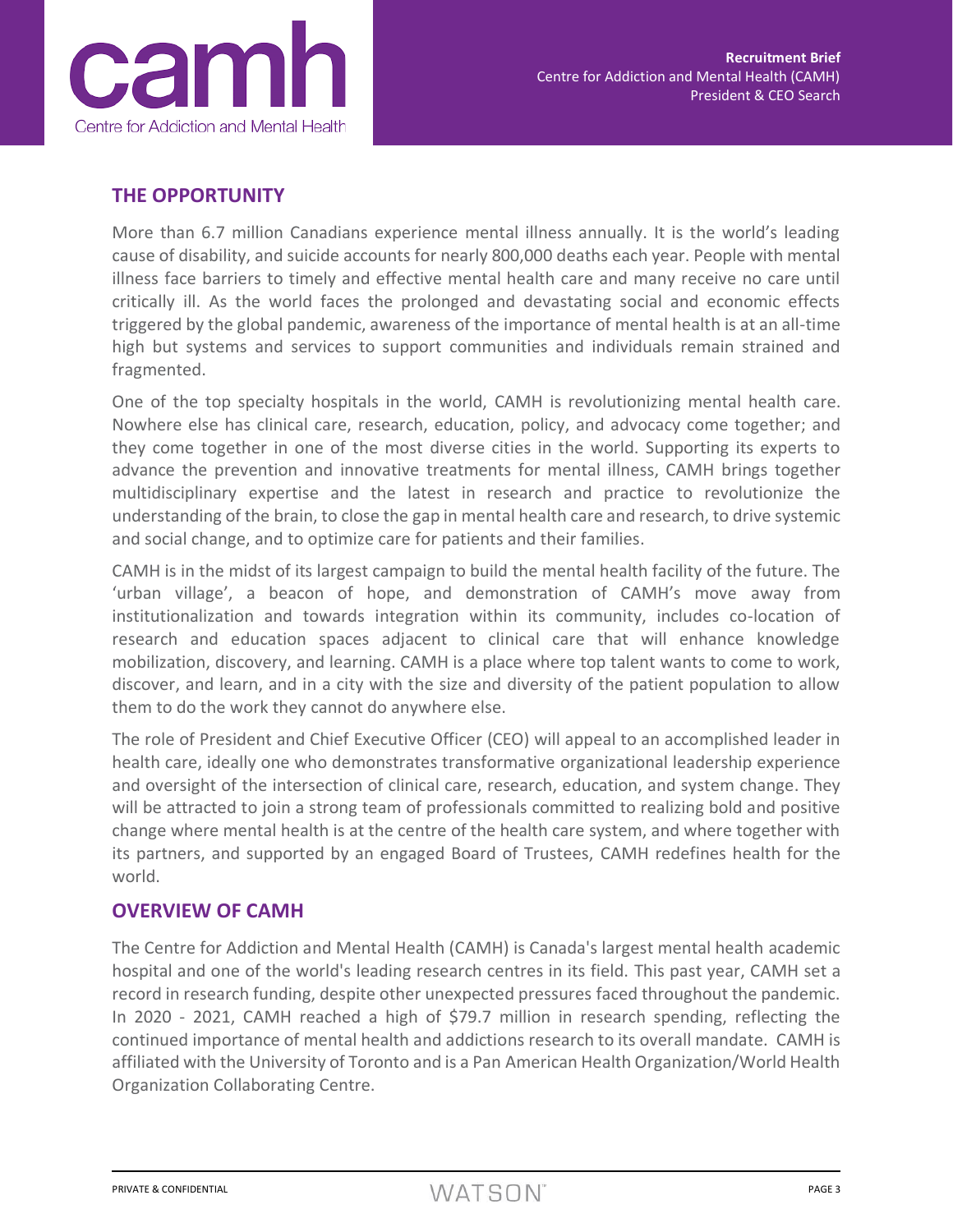

CAMH is steadfast in its belief that mental health is health. This conviction animates CAMH's vision to improving access to integrated care, answering the most difficult questions about mental illness, and removing barriers to belonging.

With approximately 500 inpatient beds, 4,000 staff, physicians and scientists, multiple sites in the Greater Toronto Area, regional system hubs across Ontario, and an annual operating budget of over \$370 million, CAMH offers clinical care to more than 34,000 patients each year. In addition, CAMH:

- Conducts ground-breaking research
- Provides expert training to health care professionals and scientists (trains one quarter of Canada's psychiatrists)
- Deploys new treatments and implements new models of care and support to redefine the patient journey
- Develops innovative health promotion and prevention strategies
- Advocates on public policy issues at all levels of government to drive system change

CAMH continues to advance work that improves outcomes for patients today and transforms mental health care for future generations.

Collaboration plays a huge role at CAMH. Working with its communities, CAMH is committed to redefining health – where mental health is health for everyone. As the population ages and diversifies, and new technologies revolutionize day to day lives, this changing landscape compels CAMH to reconsider the meaning of health.

CAMH Foundation, the fundraising arm of CAMH, aims to maximise the impact of every dollar raised so it is directed to the people and programs who need it most. The work carried out by the Foundation supports new programs, research, and augments services. This work includes the most ambitious objective for research to support mental health and addiction in the world; the largest campaign in mental health to build a new, state of the art research centre.

In 2020, CAMH established a three-year road map and strategic plan, [One CAMH](https://www.camh.ca/en/driving-change/about-camh/one-camh-strategic-plan-2020-2023)*,* to support CAMH's vision to changing the landscape of mental health. The plan reflects the ambition, compassion and hopefulness that emanates from CAMH and is an ambitious call to action seeking better access, treatment and experiences for patients and their families, as well as future generations.

Building on its work to improve access and break down systemic barriers, CAMH launched the [CAMH Truth and Reconciliation Action Plan](https://www.camh.ca/-/media/files/truthandreconciliationactionplan-may2021-pdf.pdf) in 2021, a three-year strategy to build stronger relationships between Indigenous and non-Indigenous people at CAMH and invites everyone at CAMH to take up the work of reconciliation with detailed action. That same year, CAMH also launched [Dismantling Anti-Black Racism,](https://www.camh.ca/-/media/files/camh-dismantling-anti-black-racism-pdf.pdf) a strategy that includes 22 actions to decrease anti-Black racism at CAMH in 2022. Each of these plans were developed in partnership with external community advisors and CAMH leadership.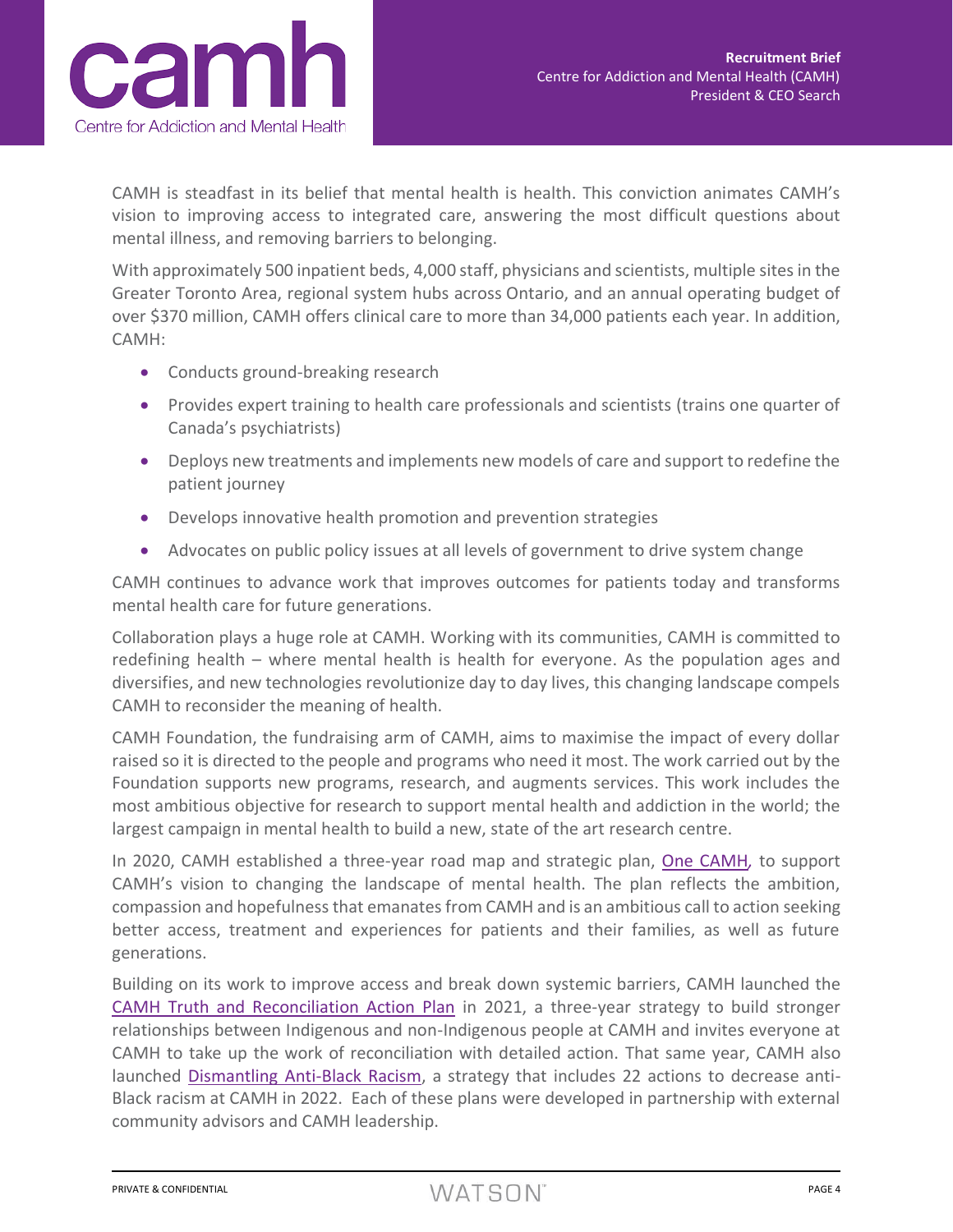

#### **Strategic Directions and Goals**

CAMH's nine goals underpin three strategic directions.

Inspire - Fosters hope through care, innovation, and advocacy.

- We will invest in people and infrastructure today to build a better tomorrow with patients, families, and communities
- We will make life-changing discoveries at the intersections of care, research, education, and technology
- We will mobilize the growing movement of mental health advocates

Include - Commands consideration of all voices and pushes us to find those that are missing.

- We will ensure easy access in person and digitally
- We will place diversity, equity, and inclusion at the centre of our work
- We will partner authentically within CAMH and across our communities

Impact - Means positive, tangible, and measurable change for our communities.

- We will move the dial on patient-centred health outcomes
- We will design the future as a partner and leader in system transformation
- We will collaborate for scale and spread of innovations to advance systems of care and sustain positive change that is local and global

#### **Vision & Guiding Principles**

Vision: health redefined.

Purpose: position mental health at the centre of health care.

Mission: dedicated to patient, family, and community well-being. Improve access to integrated care, answer the most difficult questions about mental illness and remove barriers to belonging. Together, we chose hope.

Belief: mental health is health.

Values: courage, respect, and excellence.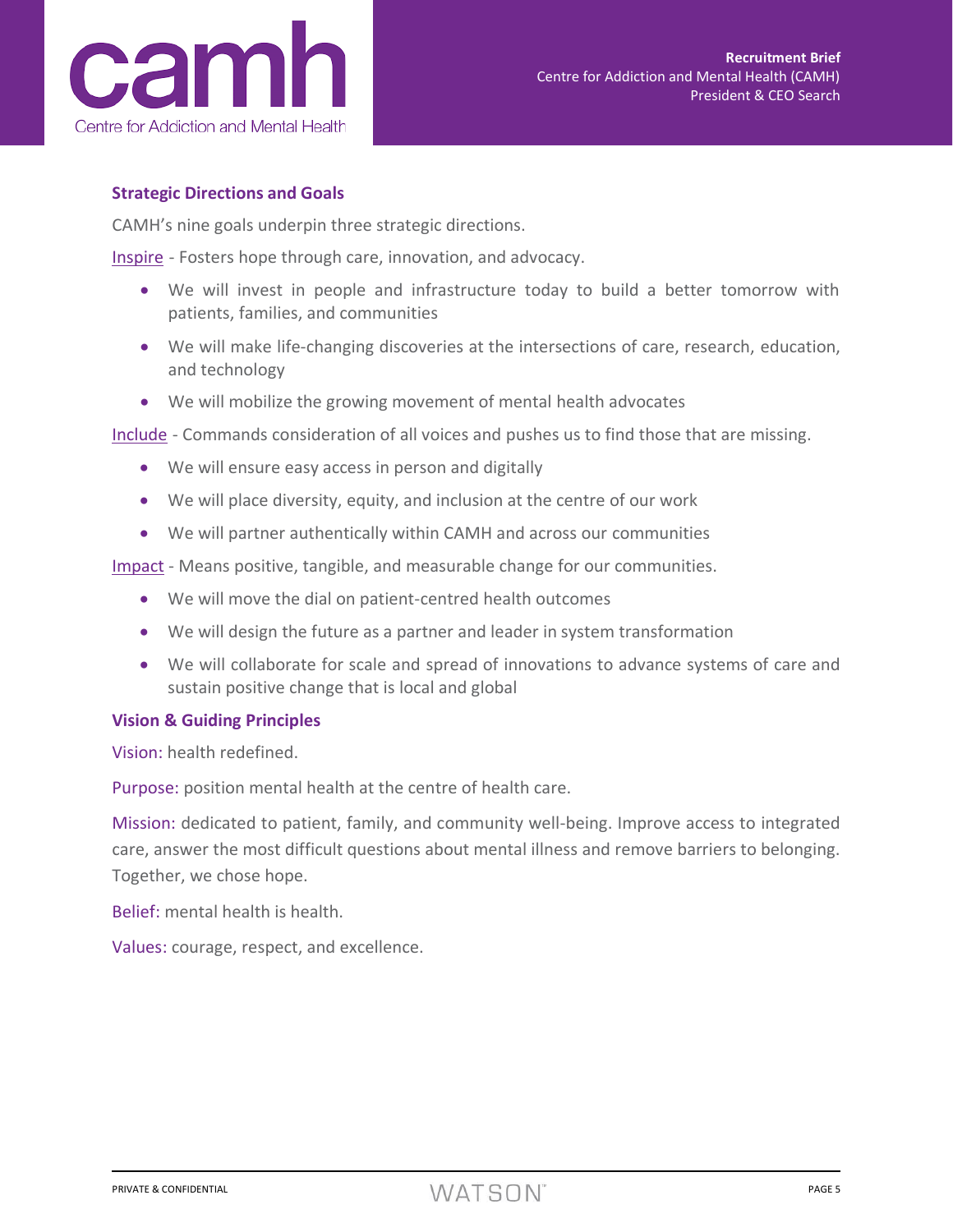

## **THE ROLE: PRESIDENT & CEO**

During the last ten years, CAMH has experienced a radical shift that is unique in the coming together of research, clinical care, education, and advocacy. *One CAMH*, its strategic plan for 2020 to 2023 reflects the ambition, compassion and hopefulness that emanates from the organization. Now, at an even more pivotal point in time as we emerge post pandemic to the harsh reality of health inequities, systemic racism, and unprecedented demands for preventative and acute support for mental health for all, CAMH's CEO must demonstrate even more collaborative system leadership. The expectations of the next CEO are great. They must steer the organization through the next decade, building on its ambitious goals, ensuring excellence in clinical care, improvements in health access and equity, being a visible leader in the system and supporting further breakthrough research and even greater prevention and awareness about mental health.

Reporting to a dedicated Board of Trustees, the President & CEO will be responsible for leading this complex mental health academic hospital, inspiring excellence in day-to-day care for patients and their families as well as working with an integrated Executive Leadership Team responsible for system breakthroughs in clinical care, research, education, and advocacy. The role demands presence and leadership externally and internally, continuing to be a bold voice with governments, community partners, academic partners, and donors while also supporting excellence and quality of care for all who need help. They will partner with the CEO of the Foundation to attract new sources of funding, will oversee the operations and general management of CAMH's core services, featuring an operating budget of \$370 million, while demonstrating a curiosity for innovation and a commitment to collaborate closely with patients, families, system partners, the community, staff, and physicians. Embedded in all that they do, the CEO must drive action to break down systemic barriers for patients and staff and improve organizational equity and inclusion.

The CAMH CEO will demonstrate a track record of transformative leadership gained in an equally complex organizational environment, a generous and collaborative style, and a desire to be part of a team dedicated to revolutionizing mental health for Canada and the world. The role includes responsibilities to be both a compelling advocate for a more accessible and effective mental health system as well as a trusted institutional leader who ensures the best care for those experiencing the most complex illnesses.

#### **KEY RESPONSIBILITIES**

#### **Strategic Vision**

• Working with the Board of Trustees, develop and convey a bold, new way of thinking and appreciation for modern health care delivery in order to tackle the challenges in the system, the needs of communities, clients and families, government priorities, system partners, and organizational capacity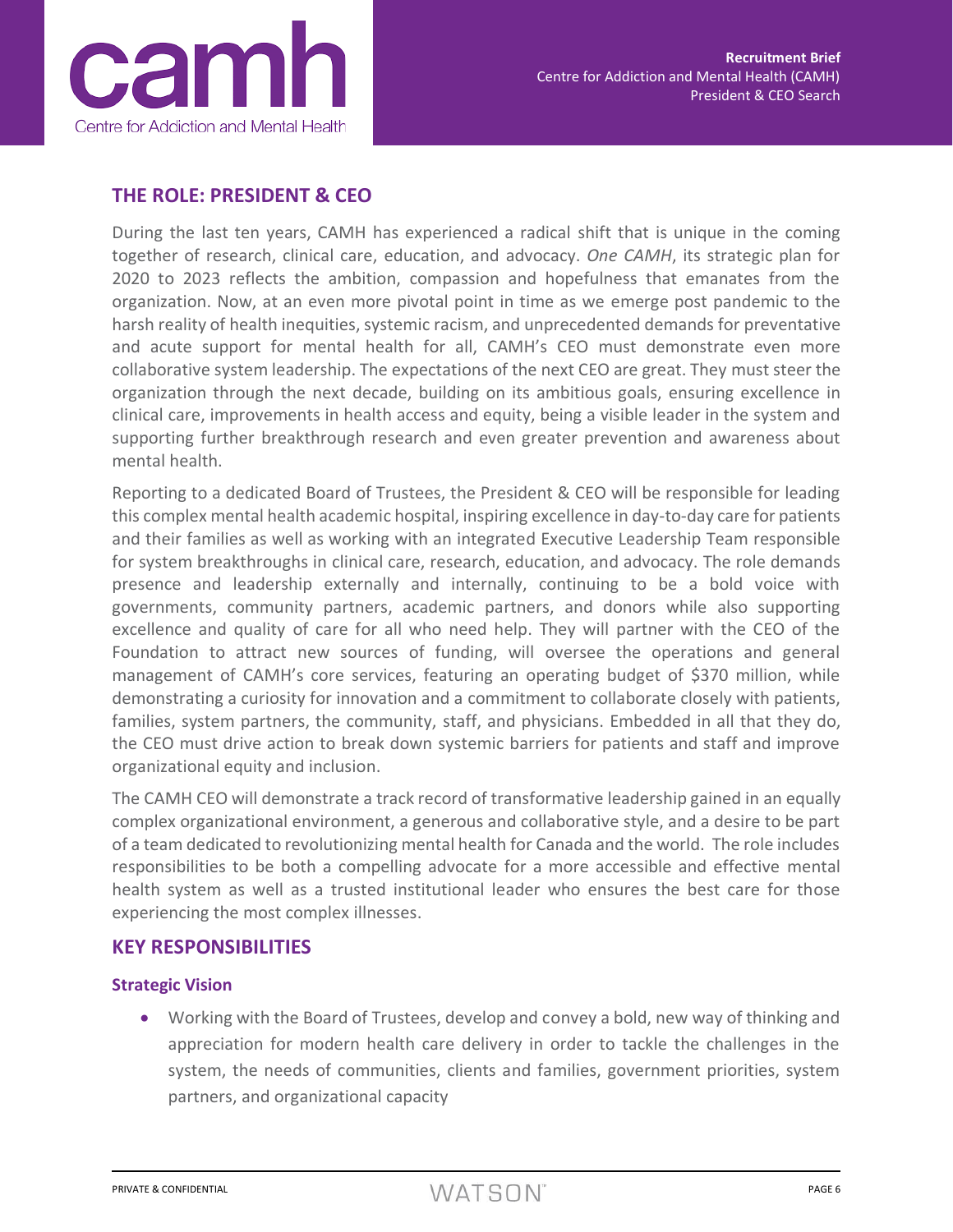

- Proactively seek input from key partners and stakeholders and collaborate to identify core needs, priority objectives, and diverse funding models to deliver sustainable solutions
- Keep abreast of and champion best models of innovation in mental health, leveraging advances in technology and the advantages of new and different strategic partnerships
- Assist Trustees in development and planning with responsibility for implementation of the long-range objectives, including advising Trustees of opportunities and threats to the plan with a recommended course of action
- Set operational objectives and goals in collaboration with the executive leadership team designed to achieve CAMH's strategic plan and critical success factors, advising Trustees on new and recommended changes to policies, strategies and objectives
- Ensure staff have a clear understanding of CAMH's vision, values and goals and inspires as a role model for the organization's leadership beliefs, actions, living its values of courage, respect and excellence and delivering on its action plan to dismantle anti-Black racism and truth and reconciliation commitments

#### **Operational Leadership**

- Establish clear senior staff responsibility and accountability with respect to the annual operating plan
- Develop strong working relationships with the Board and executive colleagues, providing advice and guidance on broad matters across the organization
- Ensure core infrastructure is in place to support the realization of CAMH's objectives, including talent, equipment, facilities, technology, data management tools and sound financial planning
- Provide functional support and advice for the development and implementation of best practices in quality and safety across CAMH

#### **Talent/People Leadership**

- Develop and continue to build an effective executive leadership team, aligned with CAMH's strategic and operating goals
- Provide leadership across the organization in creating a positive, professional, and inclusive work environment with high morale that is grounded on the principles of respect, integrity, and teamwork
- Foster a healthy and high performing environment that embraces diversity, equity, and inclusion, professional development, and review and ensure relevant systems for constructive feedback, training, and mentoring

#### **External Relations, Fundraising and Revenue Generation**

• Represent CAMH to the external environment of hospital, health care, government, agencies, and professional bodies; participate on regional, provincial, and national task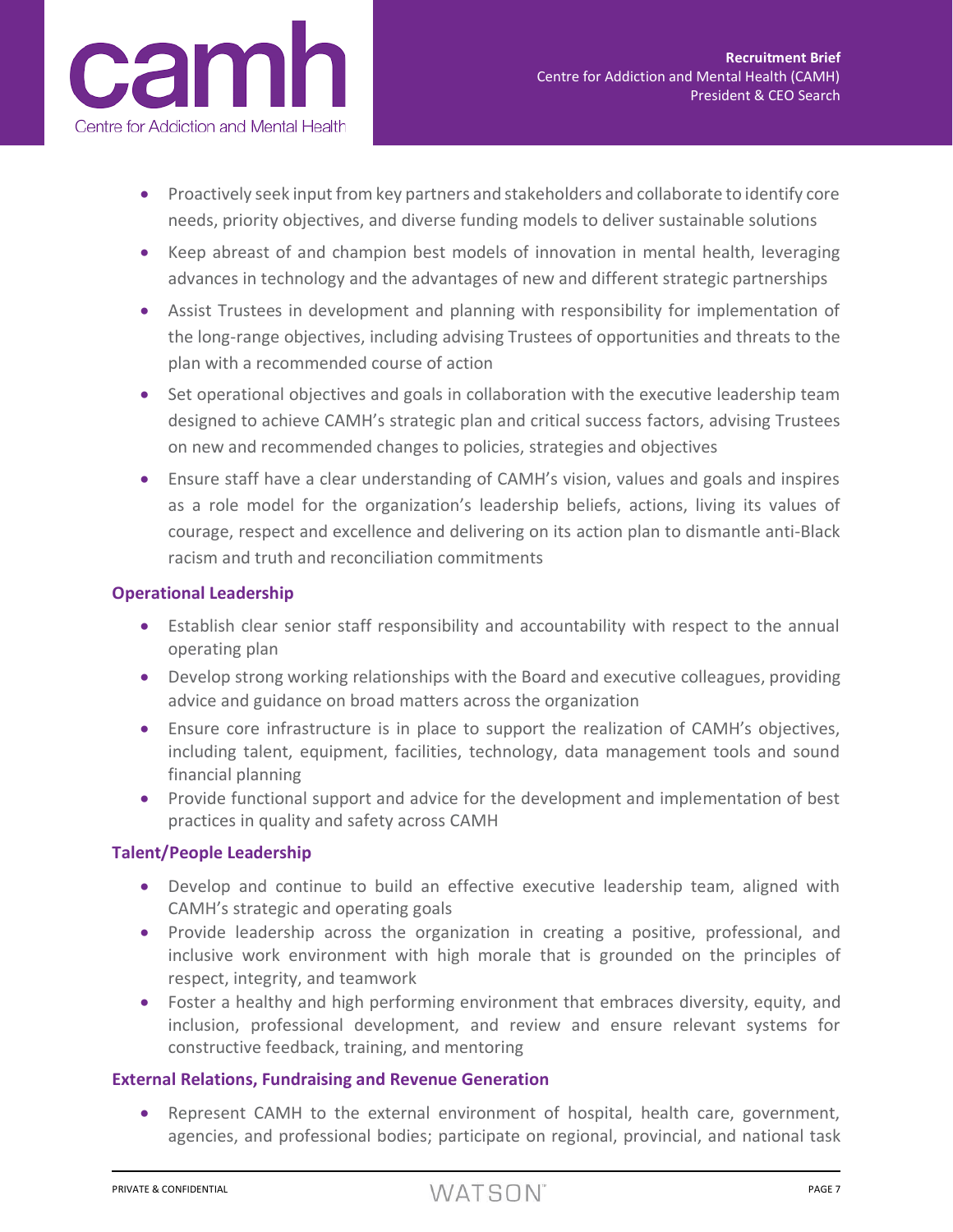

forces to ensure effective system relationships and integration as well as knowledge transfer and collaboration

- Speak to the work of CAMH in the media in order to engage the broader community
- Collaborate with the Foundation in fundraising for key priority campaigns and programs and maintain strong relationships to support these long-term objectives
- In close partnership with the Executive Leadership Team, oversee commercialization, and other revenue generation opportunities to position CAMH as a catalyzer

## **EXPERIENCE AND QUALIFICATIONS**

- Relevant leadership experience gained in an academic health care environment of similar scale and complexity
- Previous significant administrative leadership experience including both strategic and operational accountability
- Proven leader of strong teams and respected leader and developer of people, who has a reputation for inspiring others through their own lived experience, for cultivating a collaborative team environment and can demonstrate tangible experience developing more diverse, inclusive, and equitable cultures
- Experience working with Boards of Directors and external agencies
- Track record of positive working relationships with government, academia, and community partners, with a solid understanding of the health system
- Adept with philanthropists and experience and exposure with donor relationships
- Knowledge and/or experience in mental health and addictions, is an asset

## **LEADERSHIP COMPETENCIES**

#### **Collaborating and Influencing**

The next CEO will proactively and generously engage colleagues and solicit broad input and discussion to support informed decision-making. Politically and economically informed and astute, they will be visible to multiple stakeholders internally and externally (scientists, clinicians, executive team colleagues, Board members, donors, government) and be viewed as a collaborative system partner and leader. They will seek feedback, be authentic, decisive, generous in spirit and will engage others in the achievement of CAMH's priorities and its role in supporting the system to better serve patients and families.

#### **Relationship Building**

With internal leadership and employees, and externally, with a variety of patient, family, community and government partners, the successful candidate will be an active listener and strong communicator, as well as an active participant in key strategic discussions. They share and exhibit the values of courage, respect, excellence, will be a pathfinder, and problem-solver, and through their exceptional communication skills will convey empathy, a sense of excitement and well-articulated vision for CAMH and an improved system for mental health.